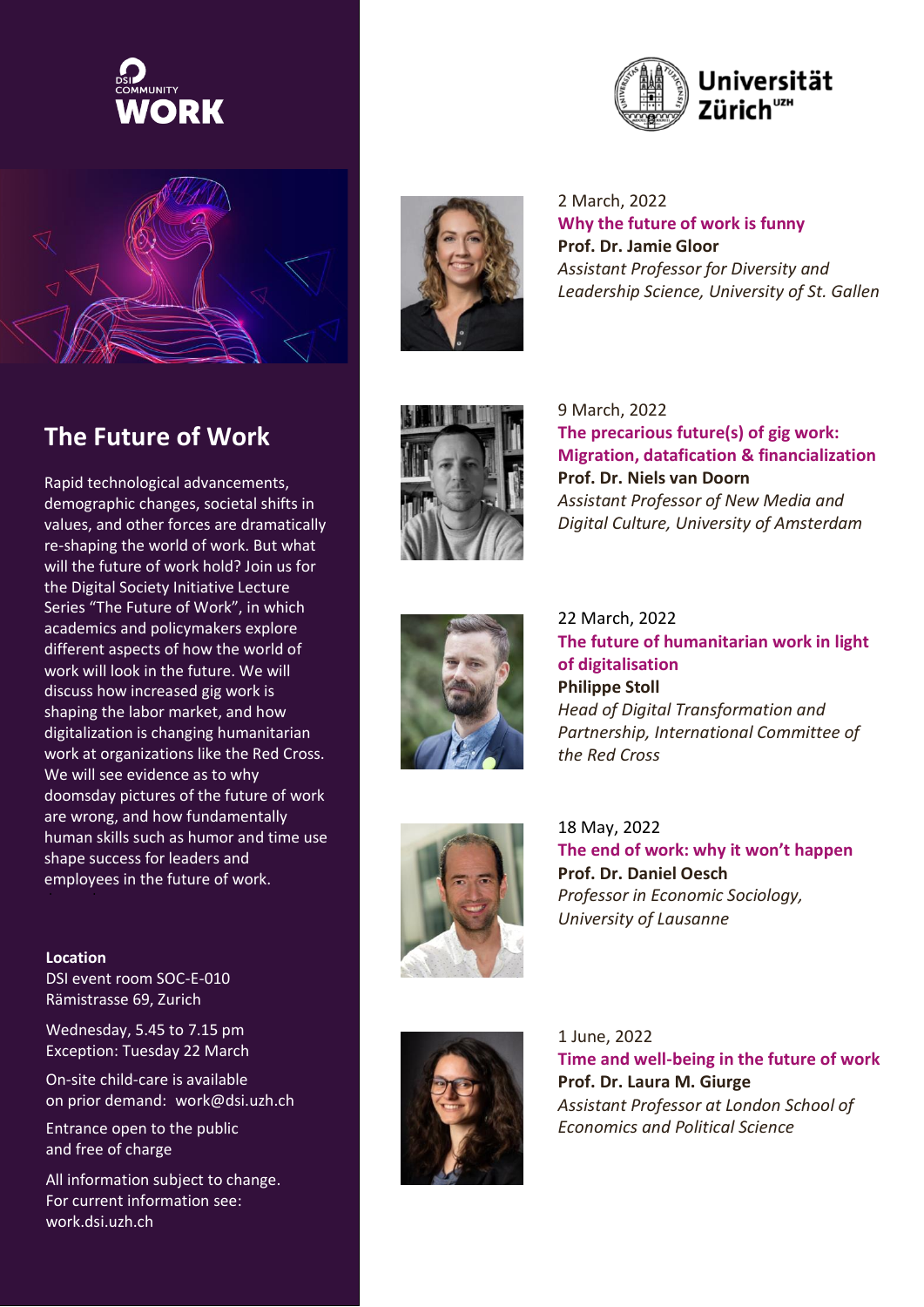



Rapid technological advancements, demographic changes, societal shifts in values, and other forces are dramatically re-shaping the world of work. But what will the future of work hold? Join us for the Digital Society Initiative Lecture Series "The Future of Work", in which academics and policymakers explore different aspects of how the world of work will look in the future. We will discuss how increased gig work is shaping the labor market, and how digitalization is changing humanitarian work at organizations like the Red Cross. We will see evidence as to why doomsday pictures of the future of work are wrong, and how fundamentally human skills such as humor and time use shape success for leaders and employees in the future of work.

#### **Location**

DSI event room SOC-E-010 Rämistrasse 69, Zurich

Wednesday, 5.45 to 7.15 pm Exception: Tuesday 22 March

On-site child-care is available on prior demand: [work@dsi.uzh.ch](mailto:work@dsi.uzh.ch)

Entrance open to the public and free of charge

All information subject to change. For current information see: work.dsi.uzh.ch



2 March, 2022 **Why the future of work is funny Prof. Dr. Jamie Gloor** *Assistant Professor for Diversity and Leadership Science, University of St. Gallen*

#### **Bio**

Jamie Gloor is an Assistant Professor in the School of Management at the University of St. Gallen and a former DSI fellow. Her research focuses on leadership, diversity, humor, and the future of work/leadership.

## **Abstract**

We may all feel a sense of relief after a good joke and a laugh, whether it's at work, at home, or with friends. And it's easy to take workplace humor lightly—something that just makes work a little more fun. But, given the power of humor—particularly in tricky situations (and after these tricky years we've had)—I'll highlight 3 evidence-based ideas about why humor has evolved from a "nice to have" into a "need to have" skill for the future of work and leadership. Despite the rise of AI and AI-powered robots—or perhaps even because of this—"human" skills such as communication, collaboration, and humor are more important than ever. So, while honesty may (still) be the best policy, I'll explain why when the truth is tricky to acknowledge, define, or discuss, a little humor can go a long way.

#### **Chair**

Lauren Howe, Assistant Professor in Management, University of Zurich

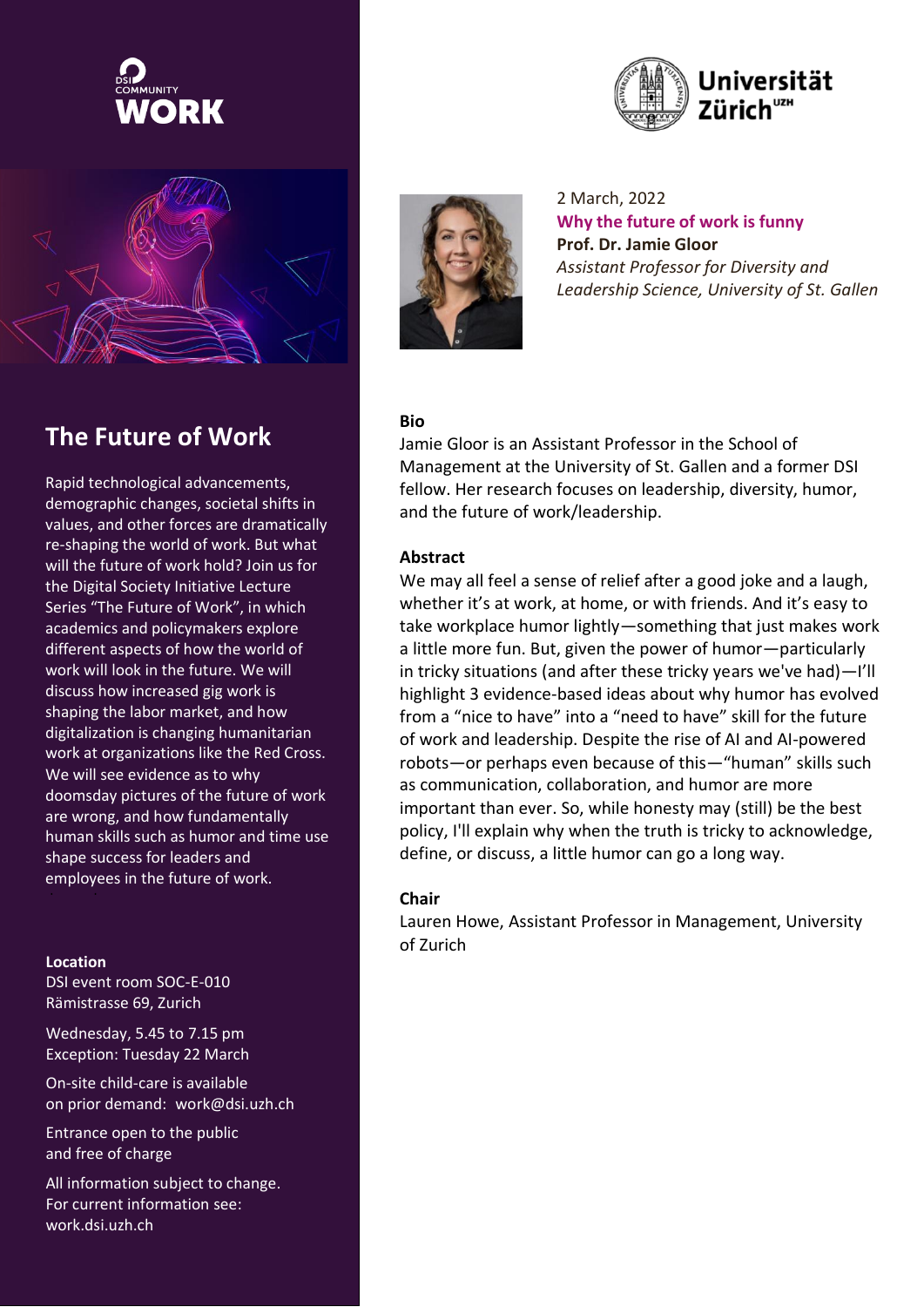



Rapid technological advancements, demographic changes, societal shifts in values, and other forces are dramatically re-shaping the world of work. But what will the future of work hold? Join us for the Digital Society Initiative Lecture Series "The Future of Work", in which academics and policymakers explore different aspects of how the world of work will look in the future. We will discuss how increased gig work is shaping the labor market, and how digitalization is changing humanitarian work at organizations like the Red Cross. We will see evidence as to why doomsday pictures of the future of work are wrong, and how fundamentally human skills such as humor and time use shape success for leaders and employees in the future of work.

#### **Location**

DSI event room SOC-E-010 Rämistrasse 69, Zurich

Wednesday, 5.45 to 7.15 pm Exception: Tuesday 22 March

On-site child-care is available on prior demand: [work@dsi.uzh.ch](mailto:work@dsi.uzh.ch)

Entrance open to the public and free of charge

All information subject to change. For current information see: work.dsi.uzh.ch





9 March, 2022 **The precarious future(s) of gig work: Migration, datafication & financialization Prof. Dr. Niels van Doorn** *Assistant Professor of New Media and Digital Culture, University of Amsterdam*

## **Bio**

Niels van Doorn is an Assistant Professor of New Media and Digital Culture in the Department of Media Studies at the University of Amsterdam. His research focuses on how digital platforms are transforming the organisation of labour.

# **Abstract**

This talk will examine the three pillars of the gig economy  $$ migration, datafication and financialization – in order to elucidate its turbulent history, ambivalent present, and precarious future(s). Part one starts by recounting the gig economy's "golden days", marked by rapid capital-induced growth, high pay incentives and regulatory voids/arbitrage. Part two then explains how increased public scrutiny and investor demands for a road to profitability put dual pressure on gig companies to adjust their operations, spurring labor cost-cutting and gamification, on the one hand, and regulatory entrepreneurship on the other. During this period, workers with access to better alternatives left the gig economy behind and urban gig work increasingly became migrant work. Part three reflects further on the convergence of migration, datafication and financialization in the gig economy, particularly in light of recent court decisions across European member states as well as national and EU-wide regulatory initiatives. It concludes by outlining the potential and fiercely contested futures of platform-based gig work, all of which signal the end of platform exceptionalism and the increased institutional integration of gig work into the low-wage services sector. This integration, it is suggested, may entail the end of the gig economy as we know it today.

## **Chair**

Karin Schwiter, Assistant Professor in Labour Geography, University of Zurich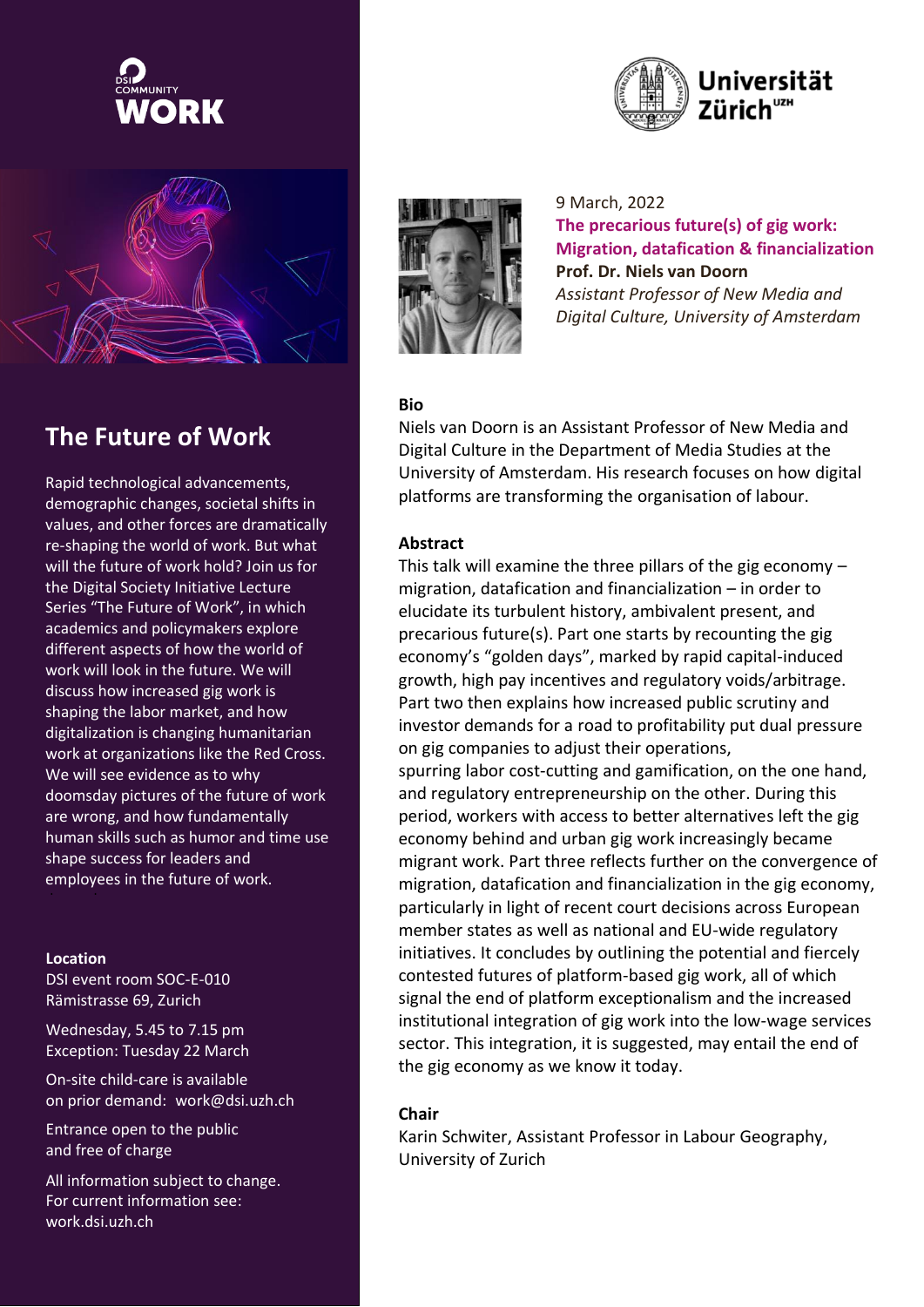



# **The Future of Work The Future of Work**

Rapid technological advancements, Rapid technological advancements, demographic changes, societal shifts in demographic changes, societal shifts in values, and other forces are dramatically values, and other forces are dramatically re-shaping the world of work. But what re-shaping the world of work. But what will the future of work hold? Join us for will the future of work hold? Join us for the Digital Society Initiative Lecture the Digital Society Initiative Lecture Series "The Future of Work", in which Series "The Future of Work", in which academics and policymakers explore academics and policymakers explore different aspects of how the world of different aspects of how the world of work will look in the future. We will work will look in the future. We will discuss how increased gig work is discuss how increased gig work is shaping the labor market, and how shaping the labor market, and how digitalization is changing humanitarian digitalization is changing humanitarian work at organizations like the Red Cross. work at organizations like the Red Cross. work at organizations like the *twork* at organizations like doomsday pictures of the future of work doomsday pictures of the future of work are wrong, and how fundamentally are wrong, and how fundamentally human skills such as humor and time human skills such as humor and time use naman skins such as hanner and the<br>shape success for leaders and employees in the future of work. employees in the future of work.<br>.

## **Location**

DSI event room SOC-E-010 Rämistrasse 69, Zurich

Wednesday, 5.45 to 7.15 pm Exception: Tuesday 22 March

On-site child-care is available on prior demand: [work@dsi.uzh.ch](mailto:work@dsi.uzh.ch)

Entrance open to the public and free of charge

All information subject to change. For current information see: work.dsi.uzh.ch



22 March, 2022 **The future of humanitarian work in light of digitalisation Philippe Stoll**

*Head of the Digital Transformation and Partnership, International Committee of the Red Cross*

## **Bio**

Philippe Stoll heads the Digital Transformation and Partnership Engagement at the International Committee of the Red Cross (ICRC). He has previously led the Research for the Humanitarian Communication's team at the ICRC, working on strategies and issues linked to acceptance, trust, anthropology and art. In his 16 years of humanitarian experience, Philippe has managed Public Relations for Asia and has undertaken field missions in India, Sierra Leone, Israel and the Occupied Territories. He holds Masters' degrees in both Economics (University of Geneva) and Journalism (University of Lausanne). He spent six years working as a journalist for print media and television in Switzerland. He is also active in the local cultural scene having collaborated with Poor Records, Pascal Greco, HEAD Genève and Festival Antigel. He is a member of the jury for the Art Humanité award.

#### **Abstract**

Similar to what we witness here in Switzerland, the growing use of new and digital technologies is impacting conflicts around the world. Not only people affected by these armed conflicts, but they also change the way the International Committee of the Red Cross (ICRC) and

humanitarian organisations conduct their work. While staff and volunteers continue to distribute food, build shelters, give health assistance or visit hundreds of thousands of people in prisons, the ICRC uses digital cash transfer, AI, drones, blockchain, NFT, etc.

In his presentation, Philippe Stoll will speak about how these tools present both opportunities and risks. How they can improve the quality, the speed and the relevance of humanitarian work, but also how they can lead to new problems for people in war zones (cyber-attacks, surveillance, data protection…).

## **Chair**

Cristina Teleki, Research Associate at the Graduate Institute Geneva

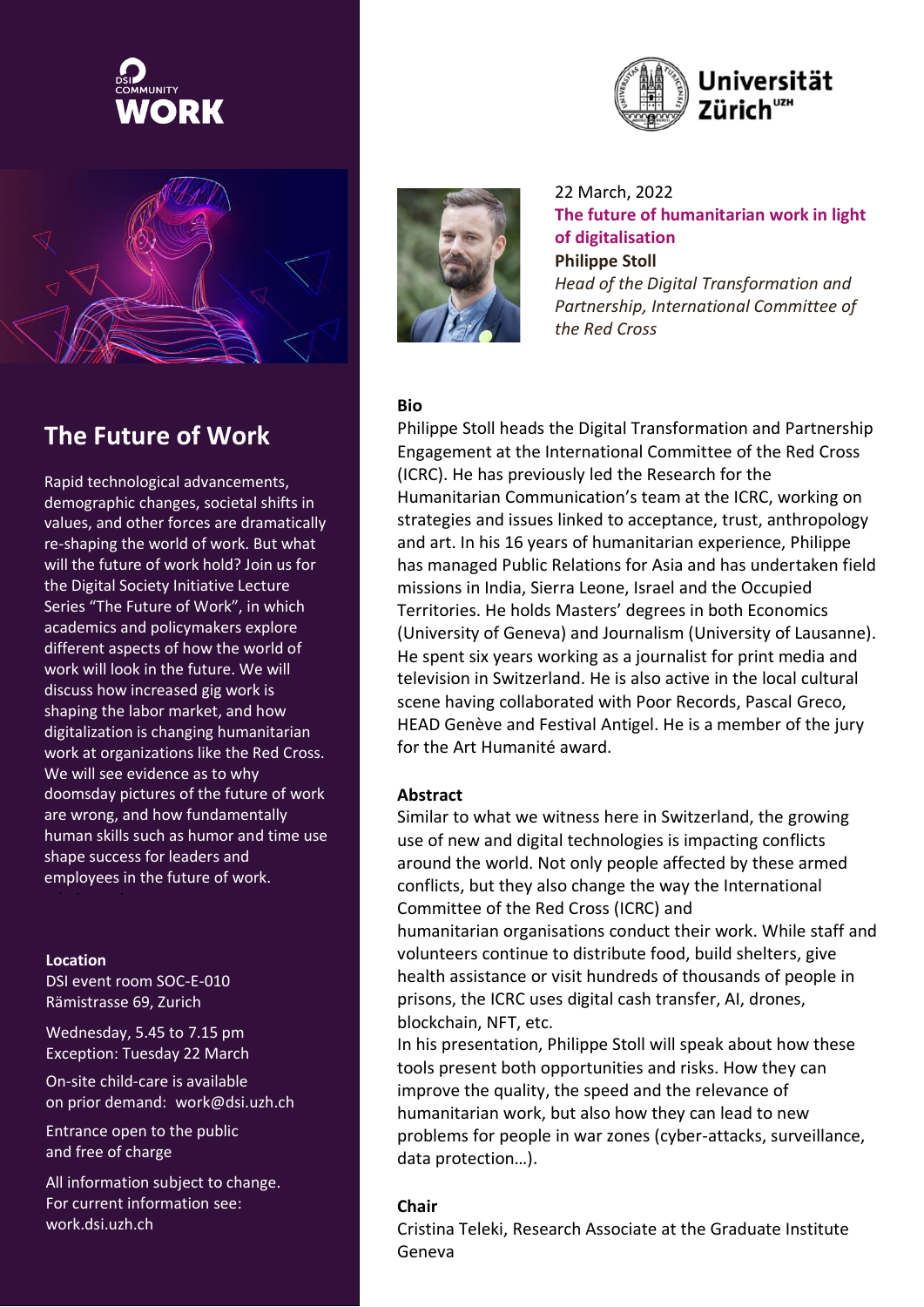



Rapid technological advancements, demographic changes, societal shifts in values, and other forces are dramatically re-shaping the world of work. But what will the future of work hold? Join us for the Digital Society Initiative Lecture Series "The Future of Work", in which academics and policymakers explore different aspects of how the world of work will look in the future. We will discuss how increased gig work is shaping the labor market, and how digitalization is changing humanitarian work at organizations like the Red Cross. We will see evidence as to why doomsday pictures of the future of work are wrong, and how fundamentally human skills such as humor and time use shape success for leaders and employees in the future of work.

#### **Location**

DSI event room SOC-E-010 Rämistrasse 69, Zurich

Wednesday, 5.45 to 7.15 pm Exception: Tuesday 22 March

On-site child-care is available on prior demand: [work@dsi.uzh.ch](mailto:work@dsi.uzh.ch)

Entrance open to the public and free of charge

All information subject to change. For current information see: work.dsi.uzh.ch





18 May, 2022 **The end of work: why it won't happen Prof. Dr. Daniel Oesch** *Professor in Economic Sociology, University of Lausanne*

## **Bio**

Daniel Oesch is Professor of Economic Sociology at the Institute of Social Sciences of the University of Lausanne. He previously worked at the Universities of Geneva and Zurich as well as Carlos III in Madrid and Pompeu Fabra in Barcelona. For six years, he worked as national secretary for the Swiss Trade Union Confederation (SGB) in Bern. His research focuses on social inequality and the labour market. He is the author of two monographs: Redrawing the Class Map (Palgrave Macmillan 2006) and Occupational Change in Europe (Oxford University Press 2013).

## **Abstract**

Few days pass without media reports predicting the end of work. Ever more sophisticated robots and artificial intelligence are seen as inexorably replacing human labour. These predictions about technological unemployment are as old as the Industrial Revolutions – and so far labour force statistics have invariably proved them wrong. This talk explains where the predictions about the end of work went wrong and why technological does not per se reduce the demand for work. Based on labour market data, it then shows what instead has happened to the employment structure of Europe over the last decades. If we wish to anticipate the future of work, jobs and skills, the most promising strategy lies in clearly understanding the present changes in the job structure.

## **Chair**

Philipp Kerksieck, Postdoctoral Researcher in the Department of Public and Organizational Health, University of Zurich